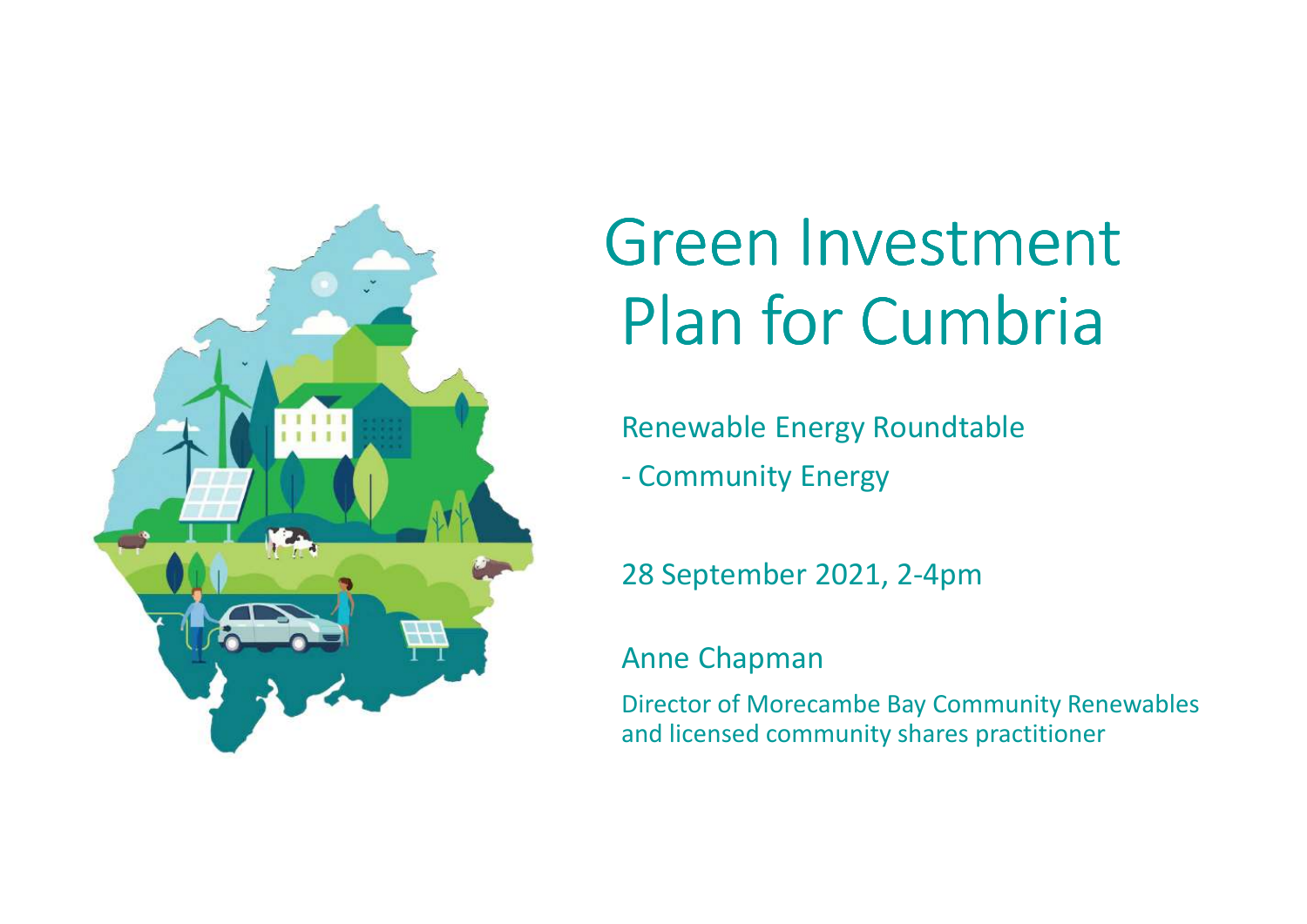Baywind – <sup>1996</sup>

First UK community owned wind farmHarlock Hill near Ulverston

Set up by a Swedish Wind Farm developer.

- 2 turbines sold to the Baywind Co-operative, using £1.2 million from an offer of transferable shares in an IPS.

- 3 remaining turbines purchased by Baywindin 2001 using a loan from the Co-operative Bank when The Wind Company wound up.



Leaflet provided by Keith Boxer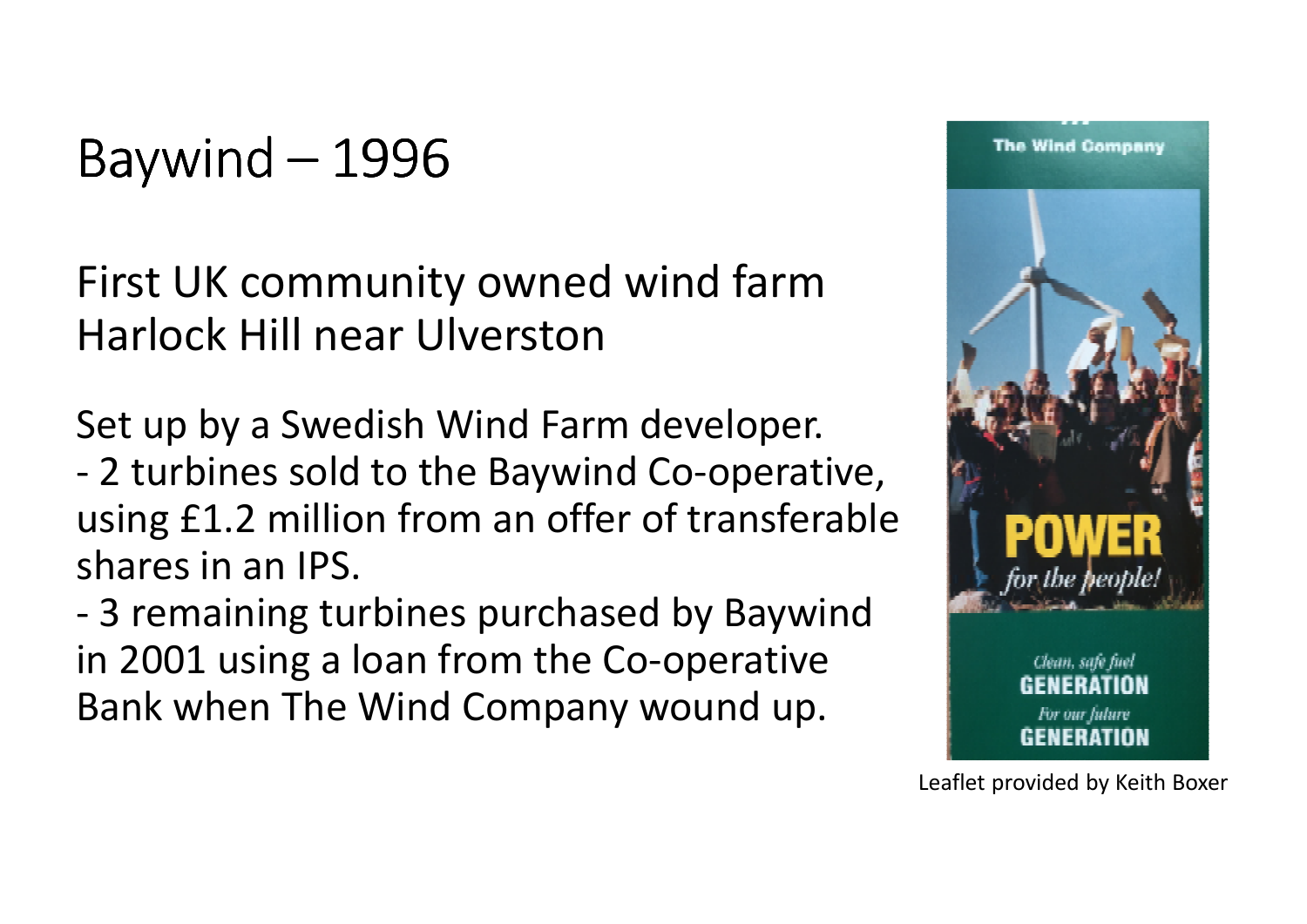

Founded by Baywind in 2002 to help other communities do what they had done. Money from Baywind plus some grant funding. **Based in Barrow**.

- A co-operative whose members are 30 renewable energy societies it has set up
- commercial scale renewable energy (initially wind)
- Shared ownership of wind farms with commercial wind developer where community buys share of revenue

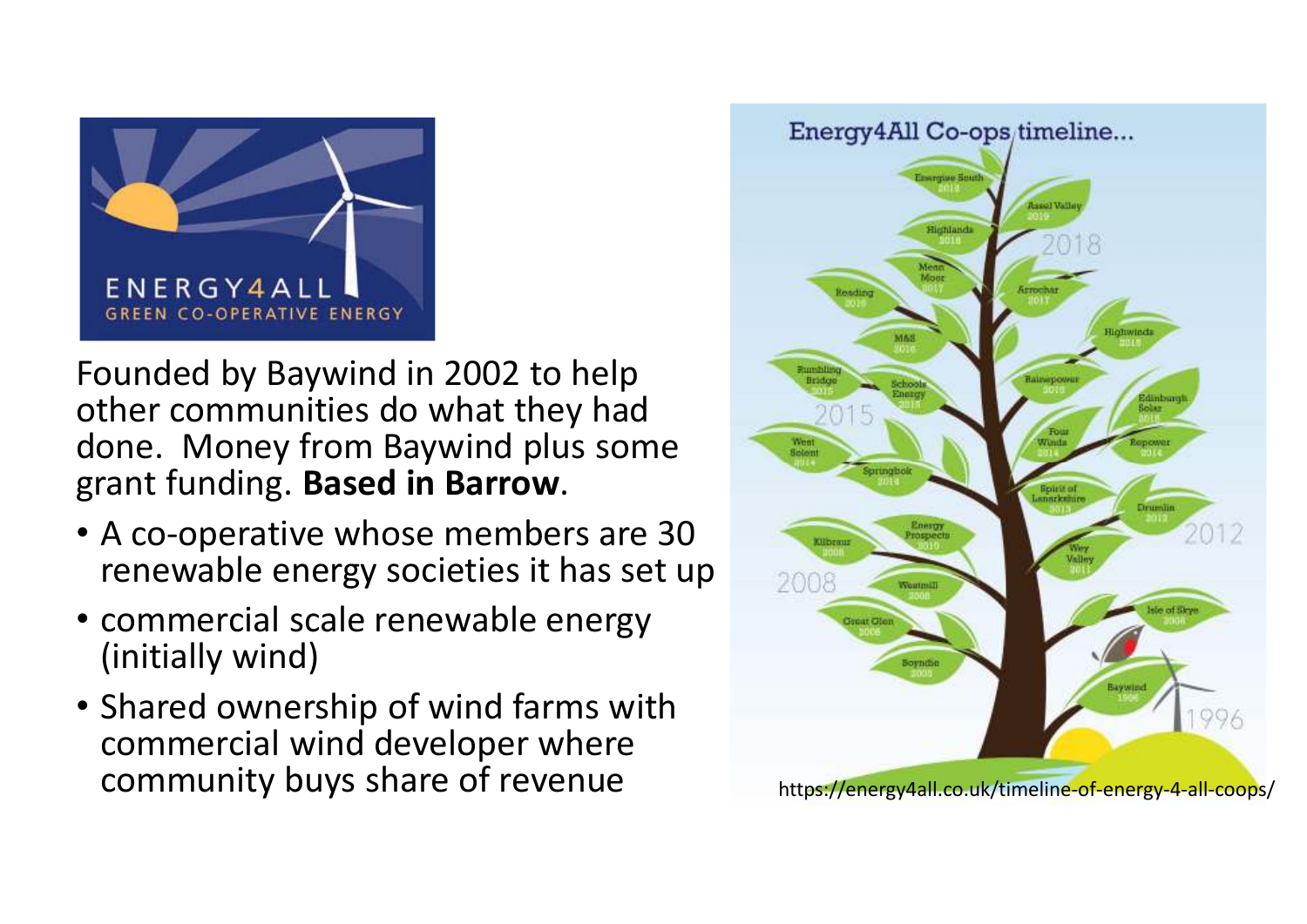# Community Energy Cumbria

- A Community Benefit Society set up by Phil Davies/CAfS
- 2015:
	- 30 kW hydro on the outflow of Killington reservoir installed by Ellergreen Hydro (based in Burneside)
	- 30kWp solar PV system on the roof of the offices of the Lake District National Park Authority at Murley Moss, Kendal, installed by Sundog Energy
- Funded by £330,000 from a community share offer
- Projects rely on income from the Feed in Tariff now withdrawn.. The Smart Export Guarantee is no substitute for FITs.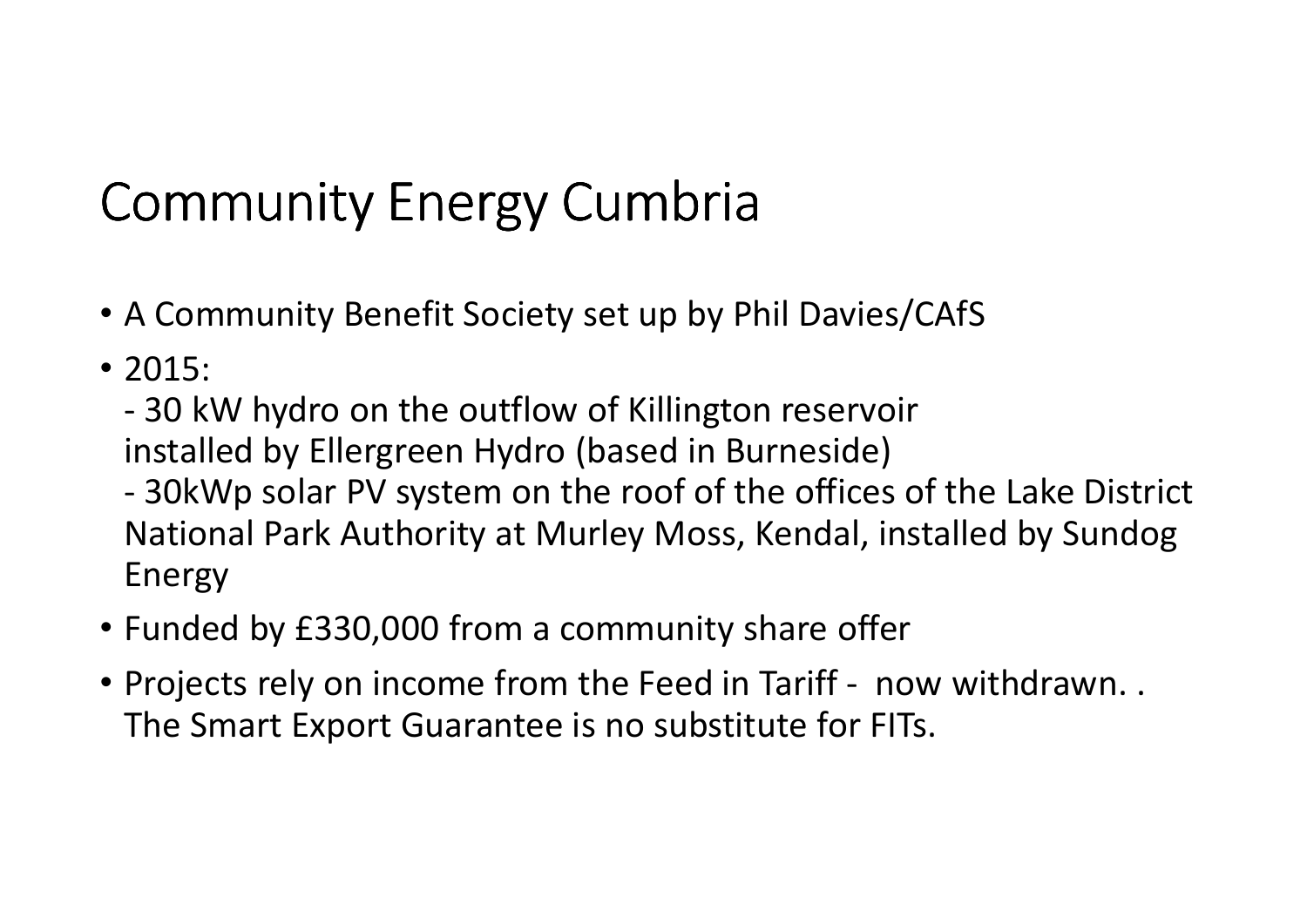### Community Shares

- Withdrawable share capital issued by Societies (registered by FCA)
- No increase in capital value
- Share offers are unregulated. No recourse to Financial Services Compensation Scheme or ombudsman service. So cost of doing offer low.
- One member one vote
- Investors are paid share interest which must be no more than is needed to 'attract and retain the capital'
- Co-operative or Community benefit societies
- Community Benefit societies must have an asset lock
- Community Shares Unit at Co-operatives UKhttps://www.uk.coop/start-new-co-op/support/community-shares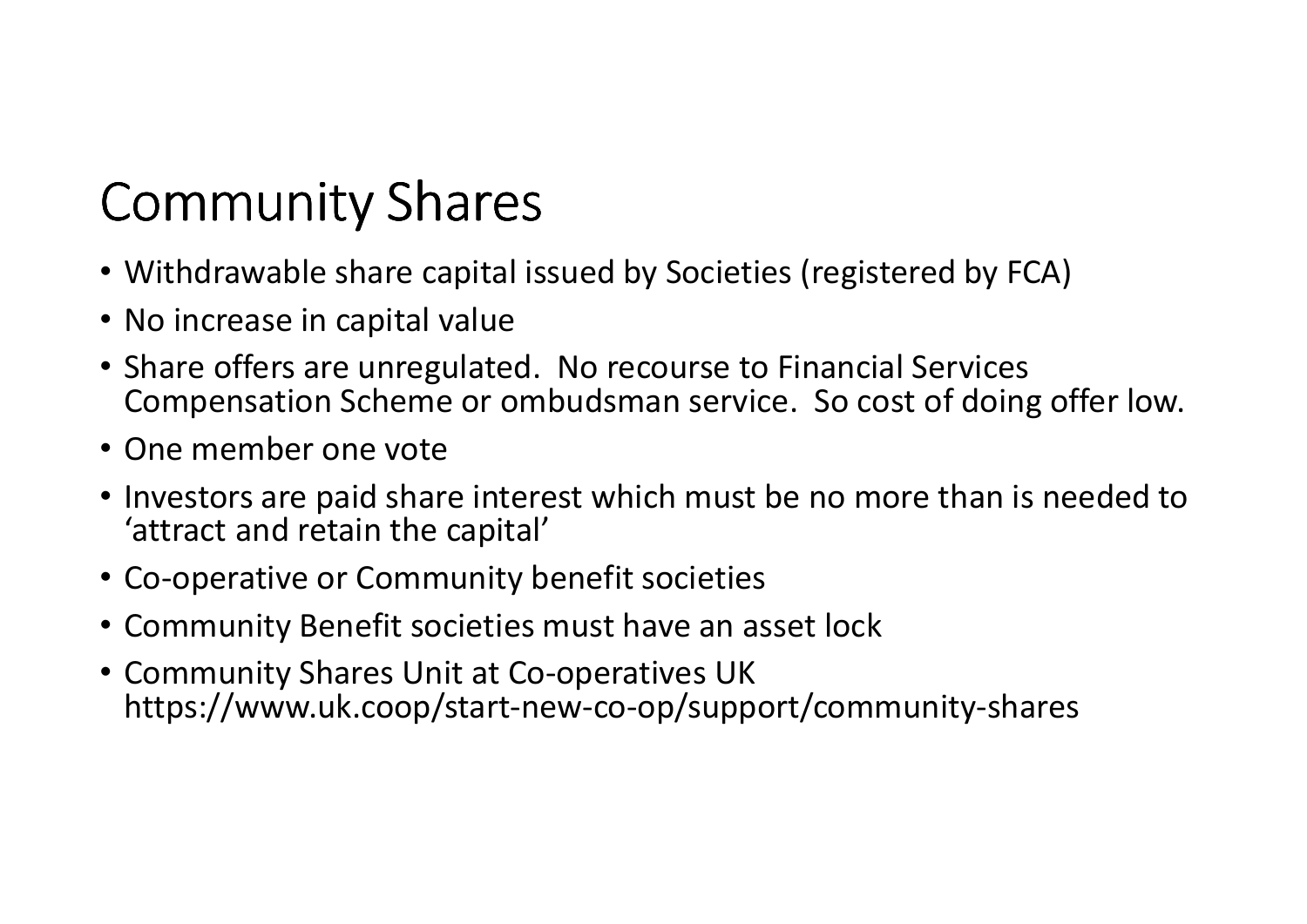### Burneside Community Energy

- Set up by Community Energy Cumbria in 2015
- Solar PV on roofs of Burneside Paper Mill, owned by James Cropper PLC works
- 3 share offers
- Raised a total of £780,000 to install just under 1MW of solar PV.
- •Installer, Genfit, based in Chester.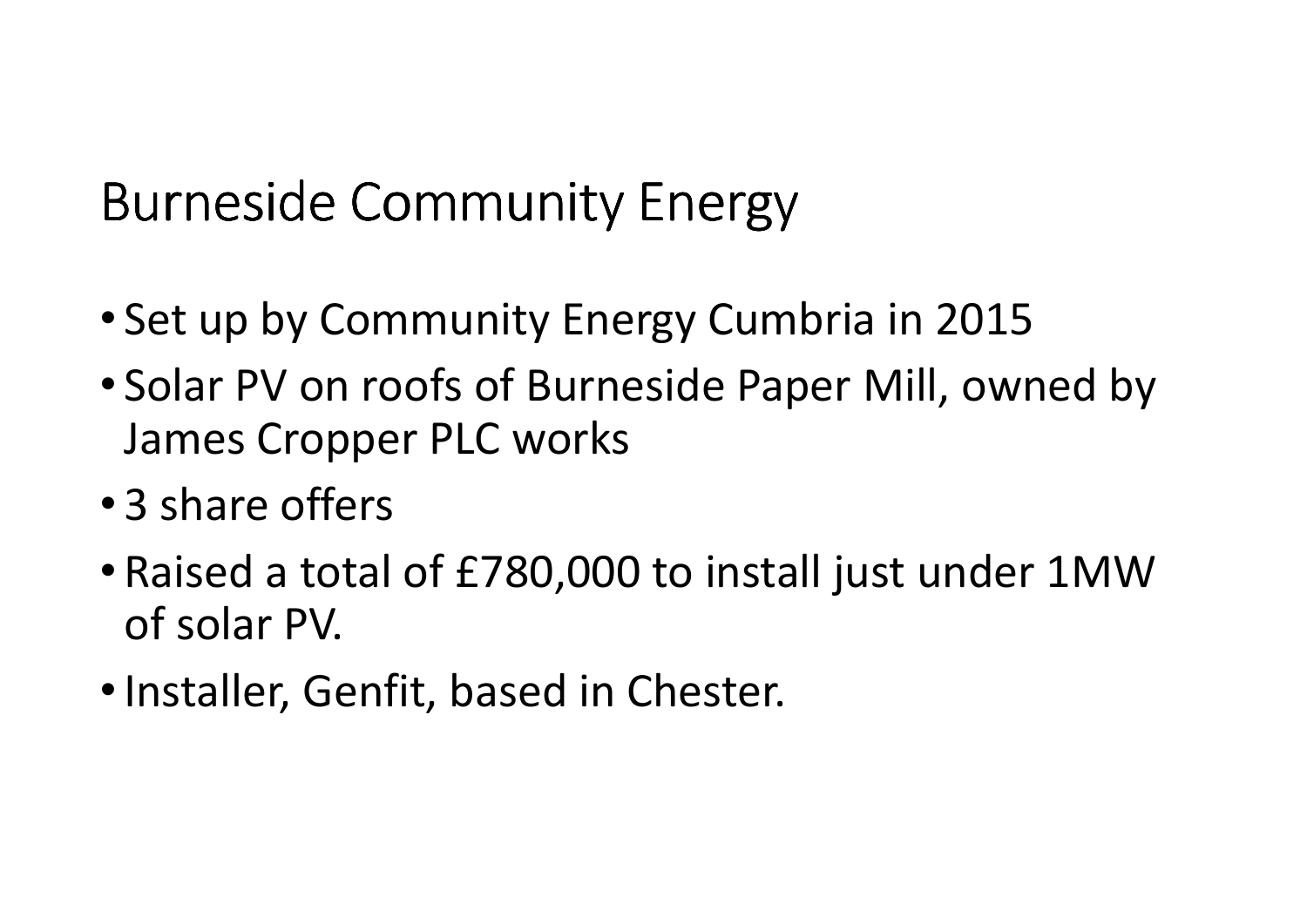### Other community energy projects in Cumbria

- **Alston Moor Community Energy**  solar on roof of local schools in 2019 using grant and crowd funding (donations?)
- **Brampton and Beyond Energy**  working on an anaerobic digestor project
- **Ambleside to Zero**  supported by CAfS. Mapping of roofs suitable for solar PV
- **Sustainable Staveley and Sustainable Keswick** local groups
- **Energy Local Club in Duddon Valley**  enabling local residents to purchase energy from local hydro generators.